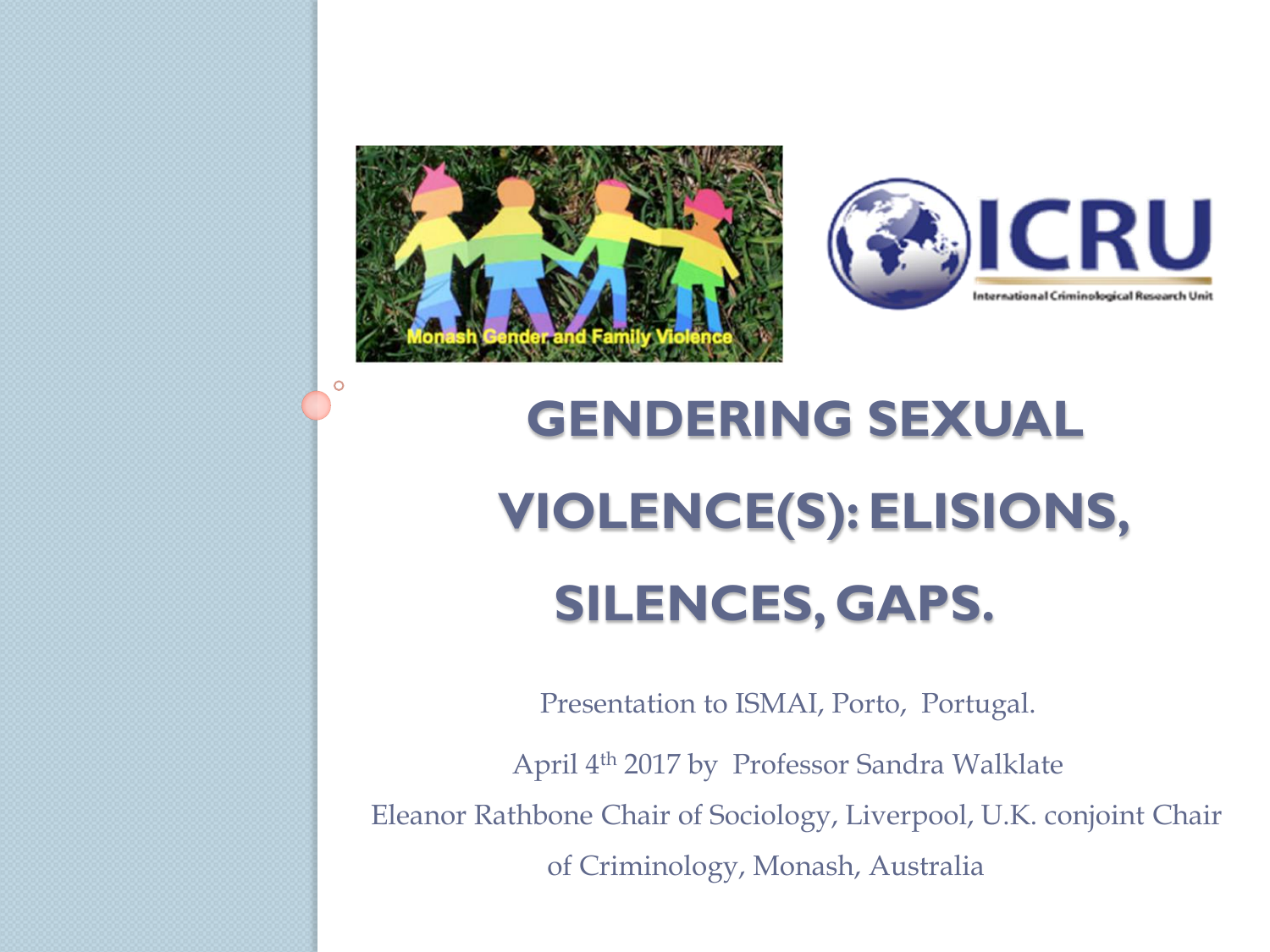

## Criminology and violence against women

Criminology, second wave feminism, and the concepts of:

- Continuum of sexual violence (Kelly, 1988)
- Continuum of violence (Cockburn, 2013)
- Patriarchy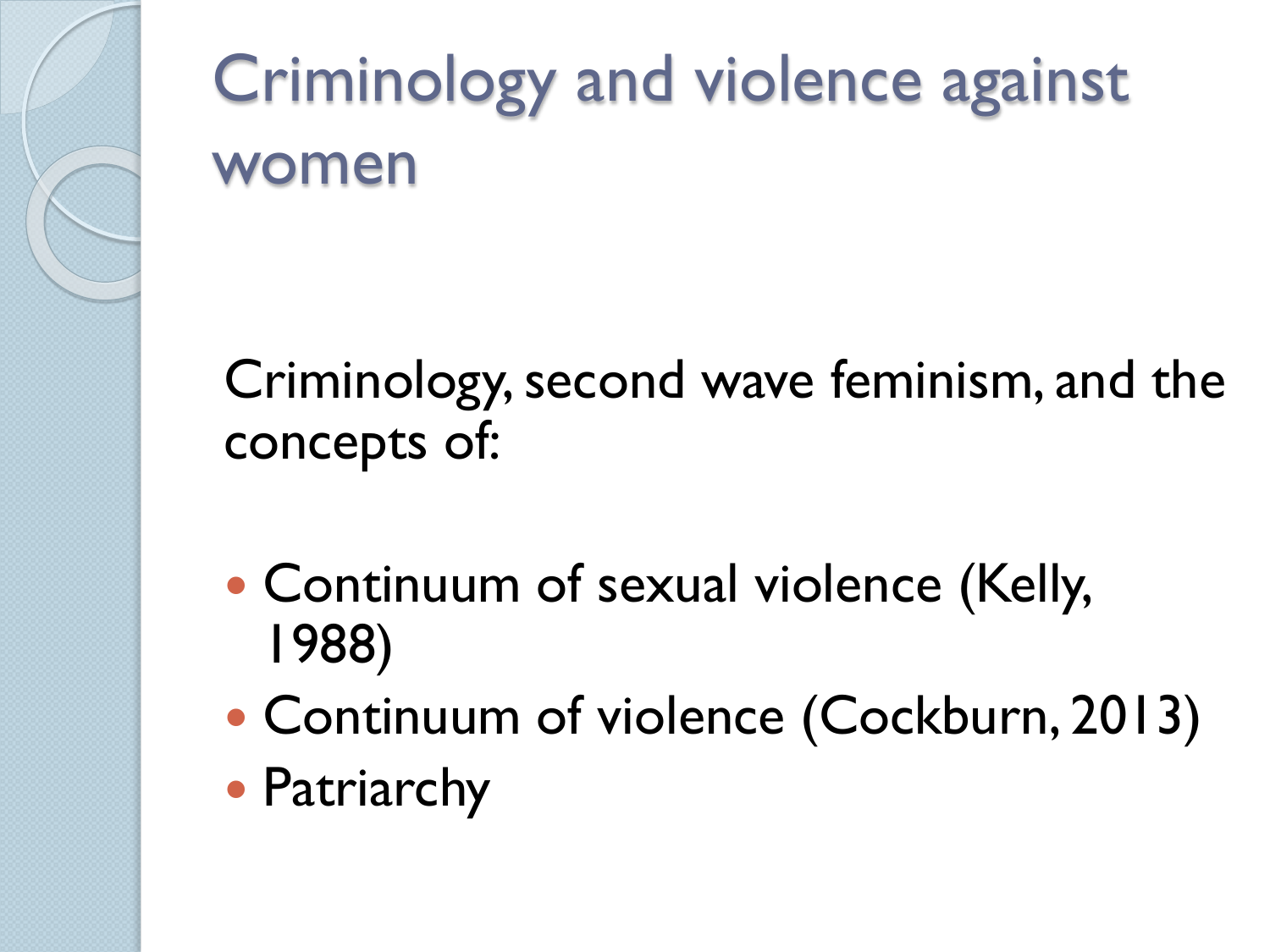## One place to start?

 1993 United Nations Declaration on Eliminating Violence against Women

Article 2 states:

- Violence against women shall be understood to encompass, but not be limited to, the following:
- (a) Physical, sexual and psychological violence occurring in the family, including battering, sexual abuse of female children in the household, dowry-related violence, marital rape, female genital mutilation and other traditional practices harmful to women, nonspousal violence and violence related to exploitation;
- (b) Physical, sexual and psychological violence occurring within the general community, including rape, sexual abuse, sexual harassment and intimidation at work, in educational institutions and elsewhere, trafficking in women and forced prostitution;
- (c) Physical, sexual and psychological violence perpetrated or condoned by the State, wherever it occurs.

(United Nations A/RES/48/104, December 20th 1993)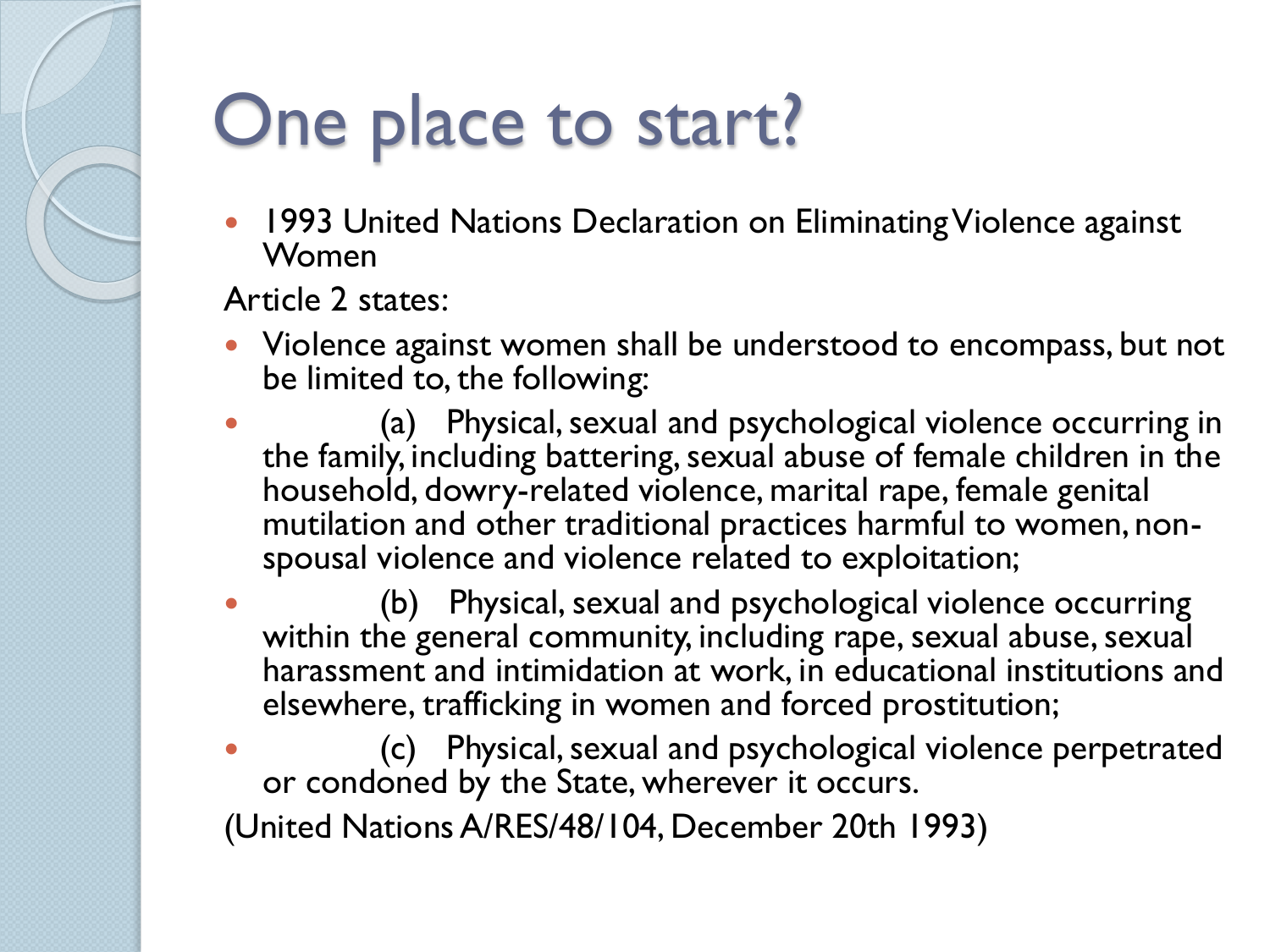Implications of UN definition for criminology and victimology

 Blurs the boundaries between peace-time, war-time, and post-conflict situations

So, what happens when the violence(s) of peace-time and the violence(s) of war and post war are all put in the same critical plane? (Barbaret, 2014; Cockburn 2013; Kelly, 1988; Brownmiller, 1975; Frances Power-Cobbe 1878)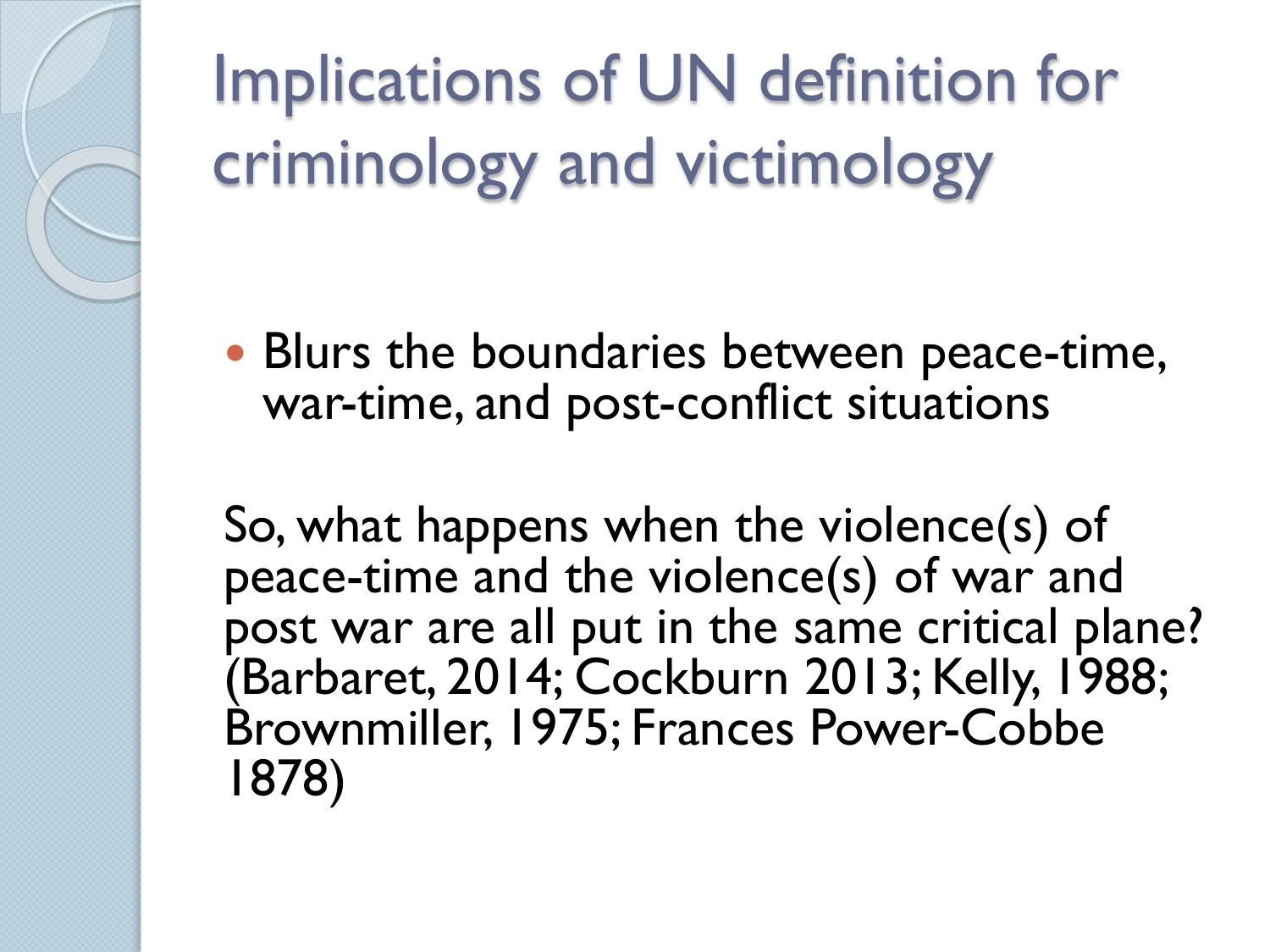#### **ADDITIONALLY**

#### Much of this violence is not only gendered it is also sexual

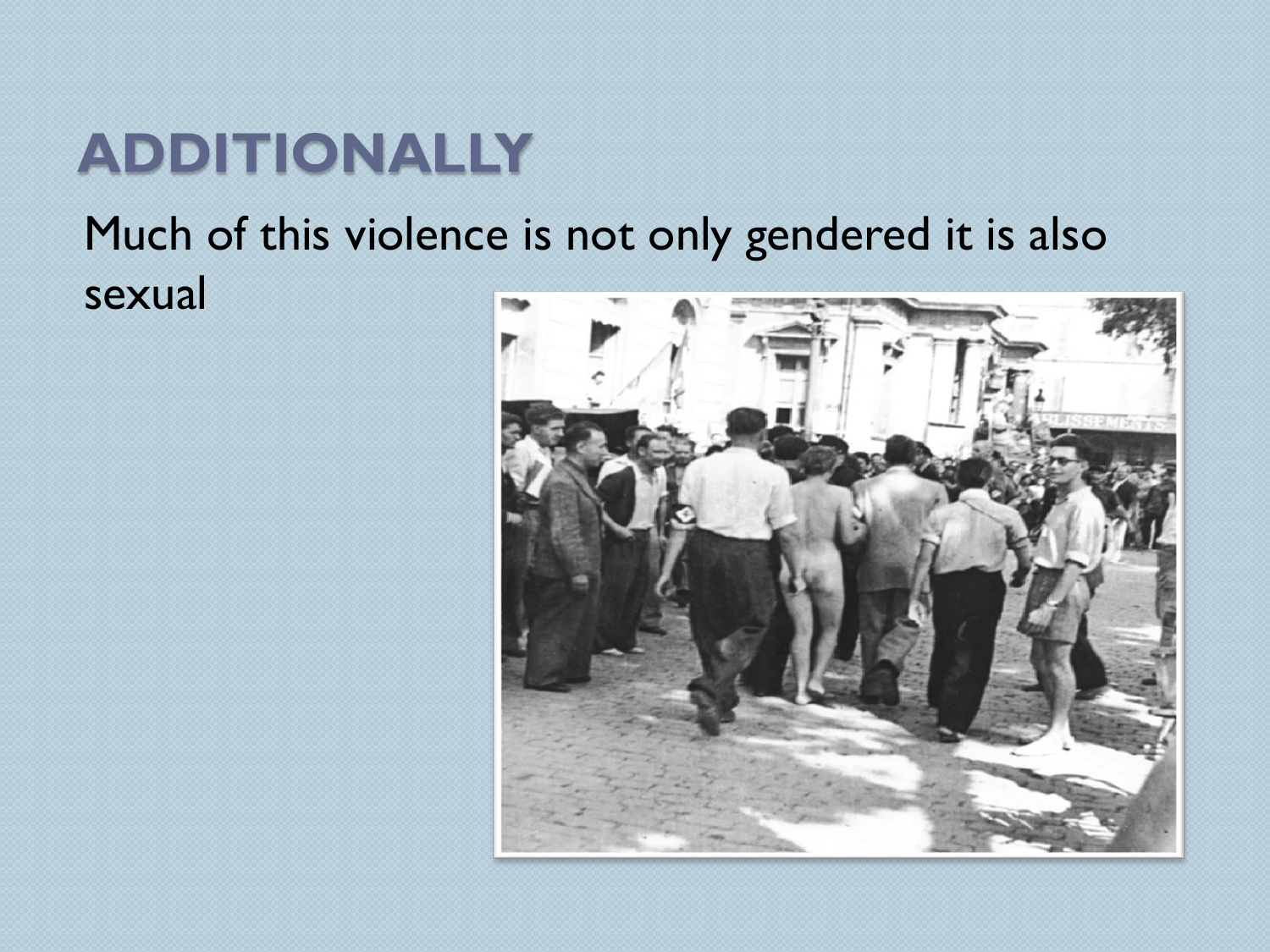

#### **Elisions**

Peace-time, war-time, post-conflict situations Sex, gender, sexuality

The problem of conflation The problem of measurement The problem of explanation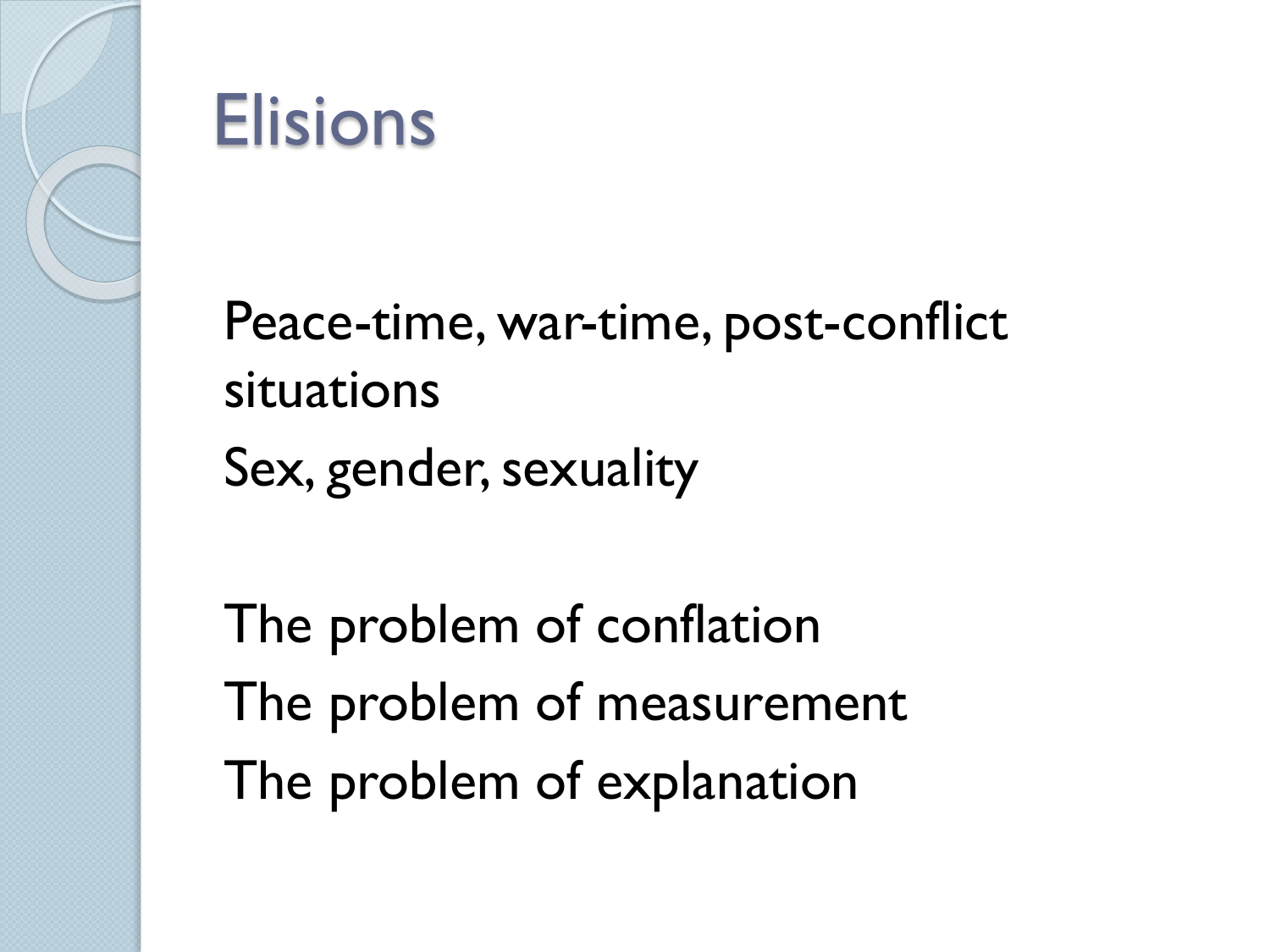

#### Silences

(Sexual) violence is ordinary (1993 Declaration).

- It is folded into everyday life  $(Das, 2007)$ .
- It is just part of life (Genn, 1988).
- People are rarely victims or perpetrators but are and can be both, in war-time and in peace-time (see Flanagan 2014).
- Everyday violence is neither peace-time nor war-time it is both. War makes violence commonplace 'not only in those who take part in it, but in the whole population' (Bonger, 1916: 518).
- It is gendered (Krutschnitt, 2016) though women can be perpetrators and men can be victims.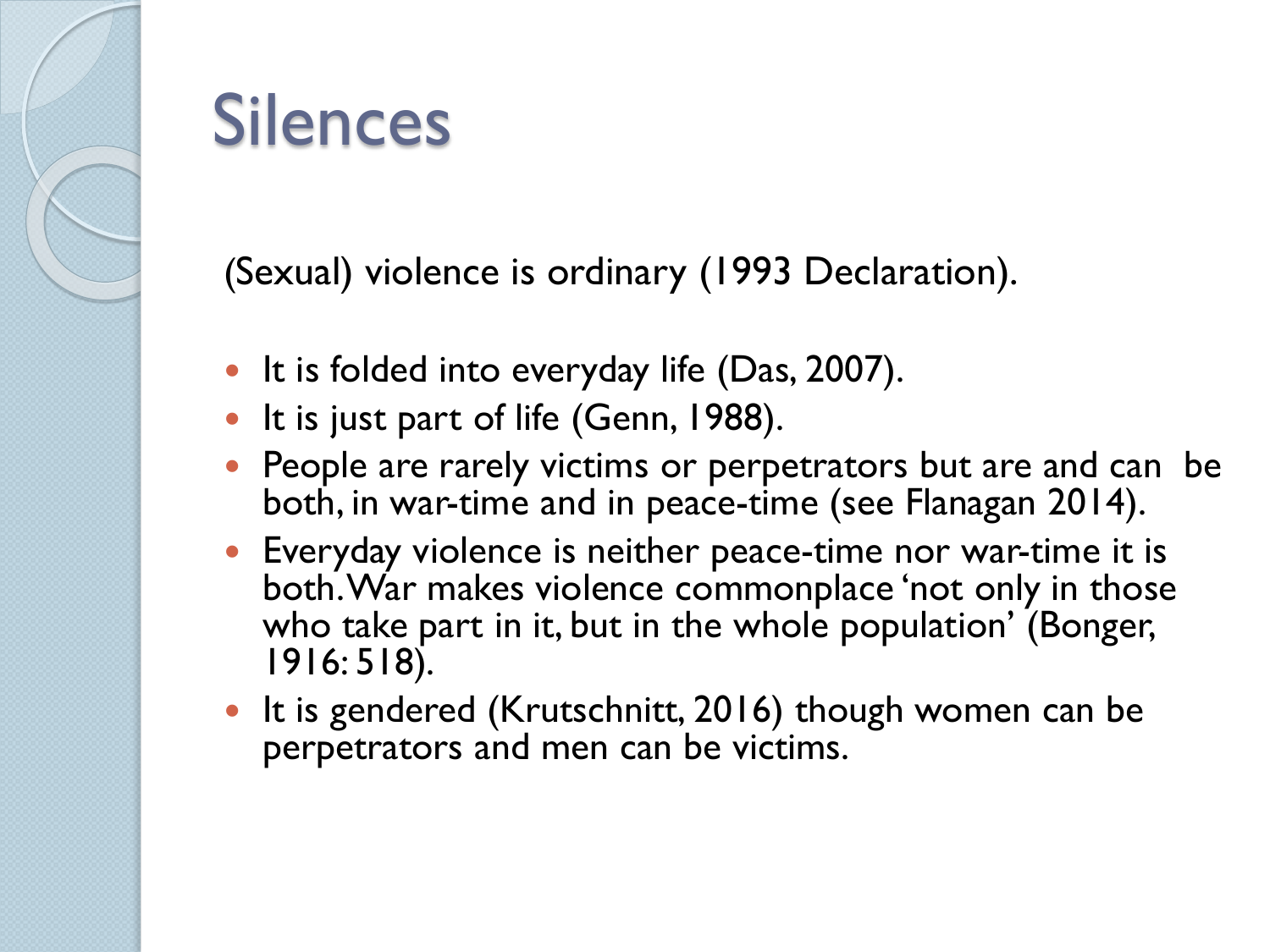# Gaps: whose gaze counts?

Who to count, what to count, when to count, what to do having counted? (Walklate, 2014)

**·** Incidence, prevalence, culture?

few surveys] ask about the everyday intrusions in which women's personal space and being with their self is intruded upon: what is measured counts, and not counting means that the everydayness of violence is again hidden, minimised and trivialised. (Kelly 2011)

The problem of harmonisation (Walby et. al. 2017)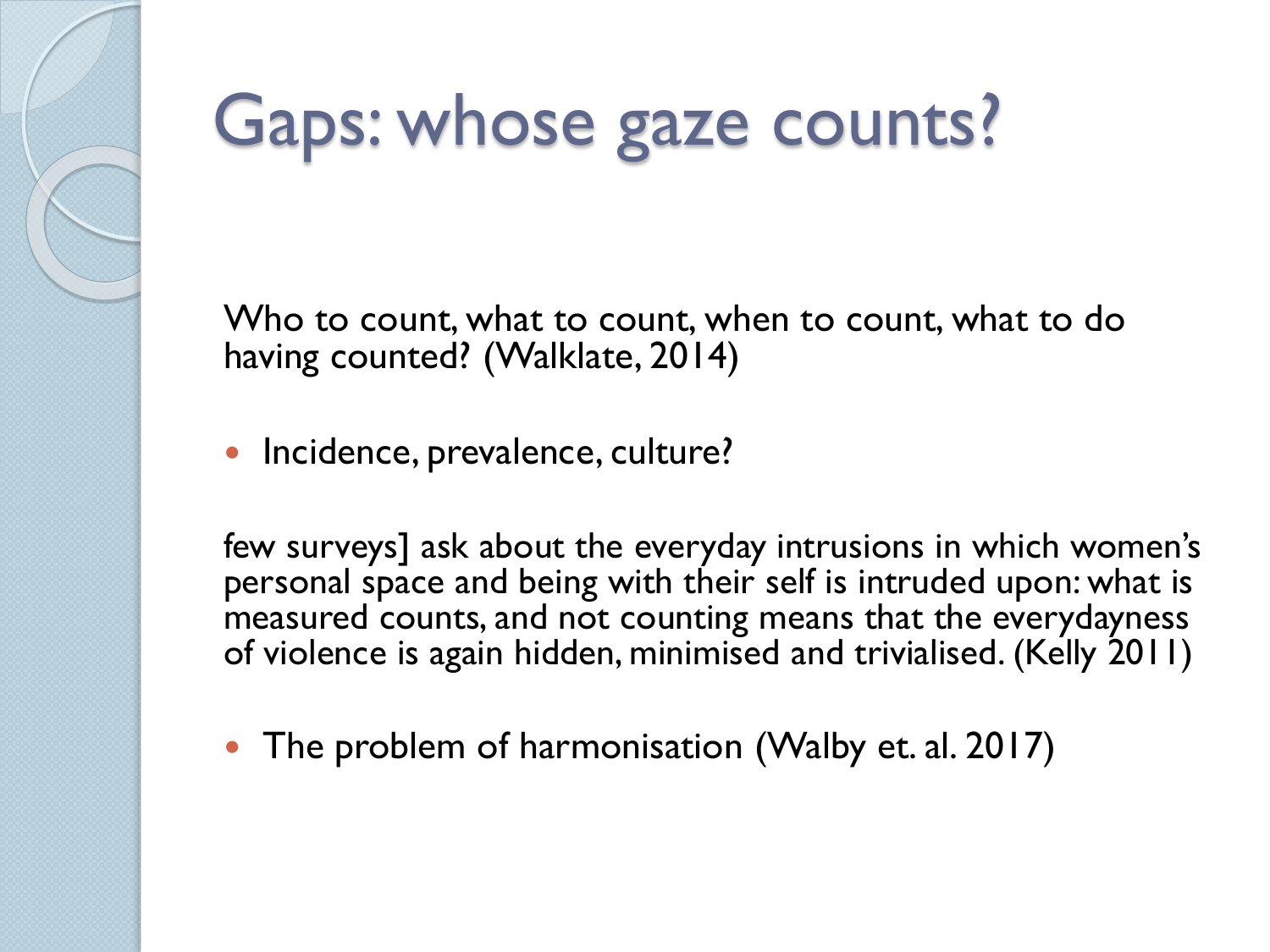## Gaps: contesting the gaze

- The disease model (Scully 1990)
- Victim precipitation (Amir 1971)
- Cycle of violence (Gelles 1987 for an overview)
- The problem with men (Brownmiller, 1975)
- Masculinities and 'doing gender' (from Connell to Messerschmidt back to Connell)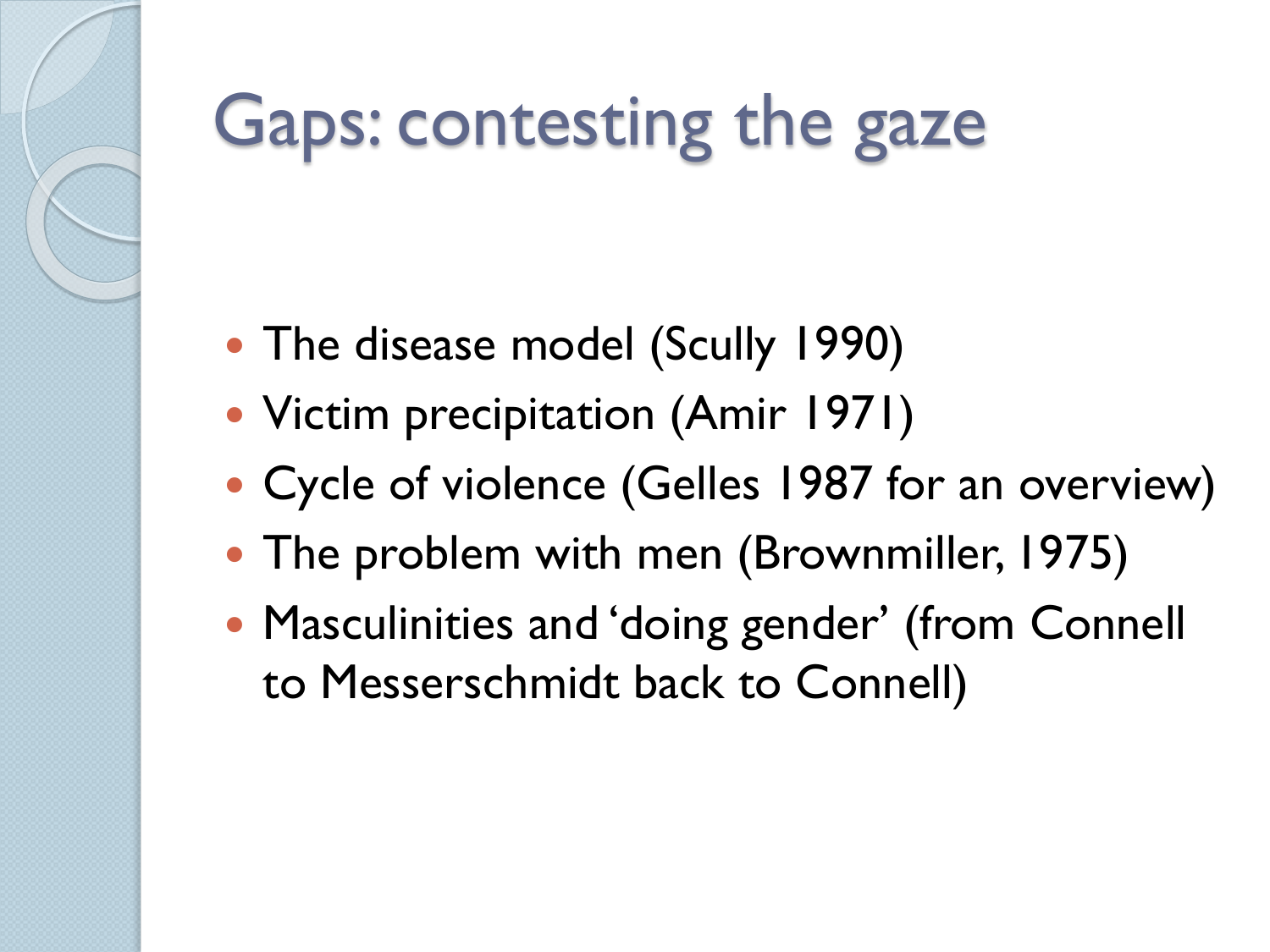Not just a power-oriented masculinity but also a cultivated callousness is involved in organizing abductions of girls, suicide bombings, femicide, beheadings, and mass addiction. It seems close to the callousness involved in drone strikes, mass sackings, structural adjustment programmes, nuclear armaments, and the relentless destruction of our common environment. (Connell 2016: 15)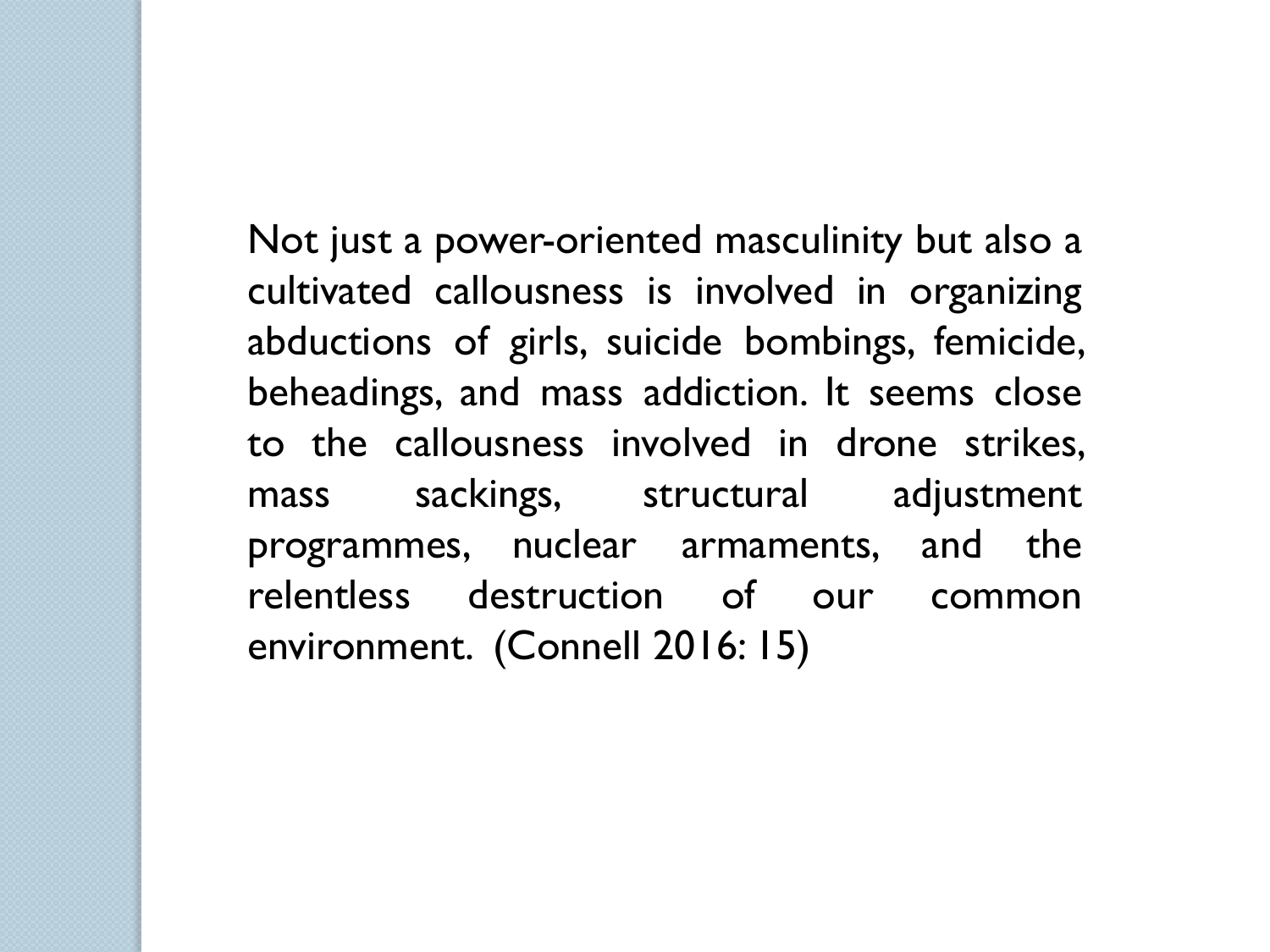

More gaps?

#### Making better sense of the interpersonal?

#### The closed doors of institutions?

In the interests of the state?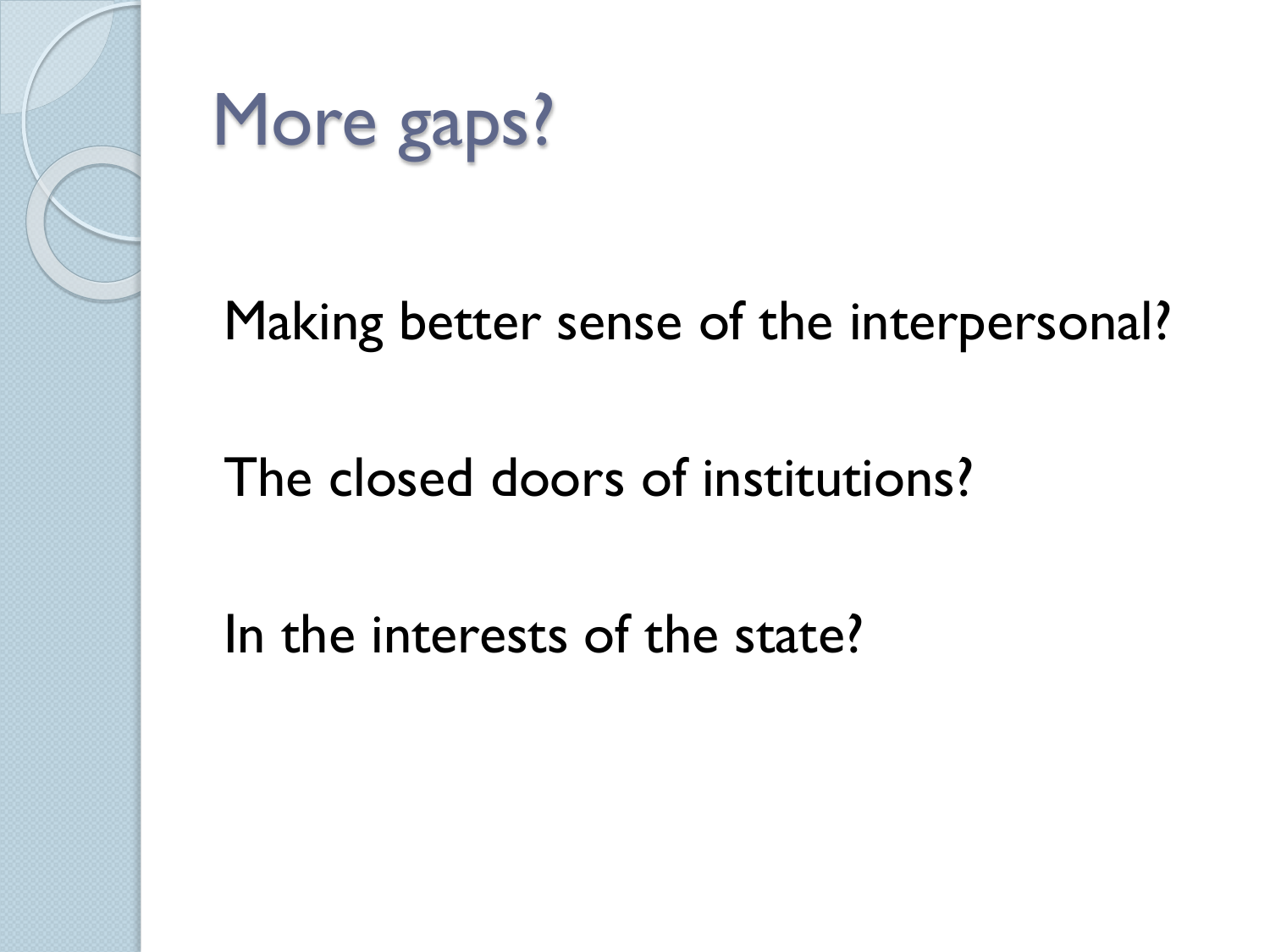

# A Case Study

In February 2014 43-year-old Kelly Thompson was killed by her former partner, Wayne Wood. At the time of her death, Thompson had an intervention order taken out against Wood, a 'jealous and possessive man', which had been breached on at least two occasions (Coronial Inquest 2016: 77). In the months prior to her death, Wood made repeated threats of violence, strangled Thompson and stalked her (Spooner 2015). In the three weeks prior to her death, Thompson called the police on at least 35 occasions, disclosed the violence she was experiencing to friends, neighbours and work colleagues, and made contact with a family violence outreach service (Percy 2015, Coronial Inquest 2016). Three hours before she was killed, Thompson's neighbour called the police to report that she had seen Wood at the house acting strangely (Davey 2016). Despite the intervention order in place, a police response was not sent to the house (Coroner Inquest 2016). Three hours later Kelly Thompson had been stabbed to death by her former partner, Wayne Wood, who then committed suicide.

(Fitz-Gibbon 2016: 7)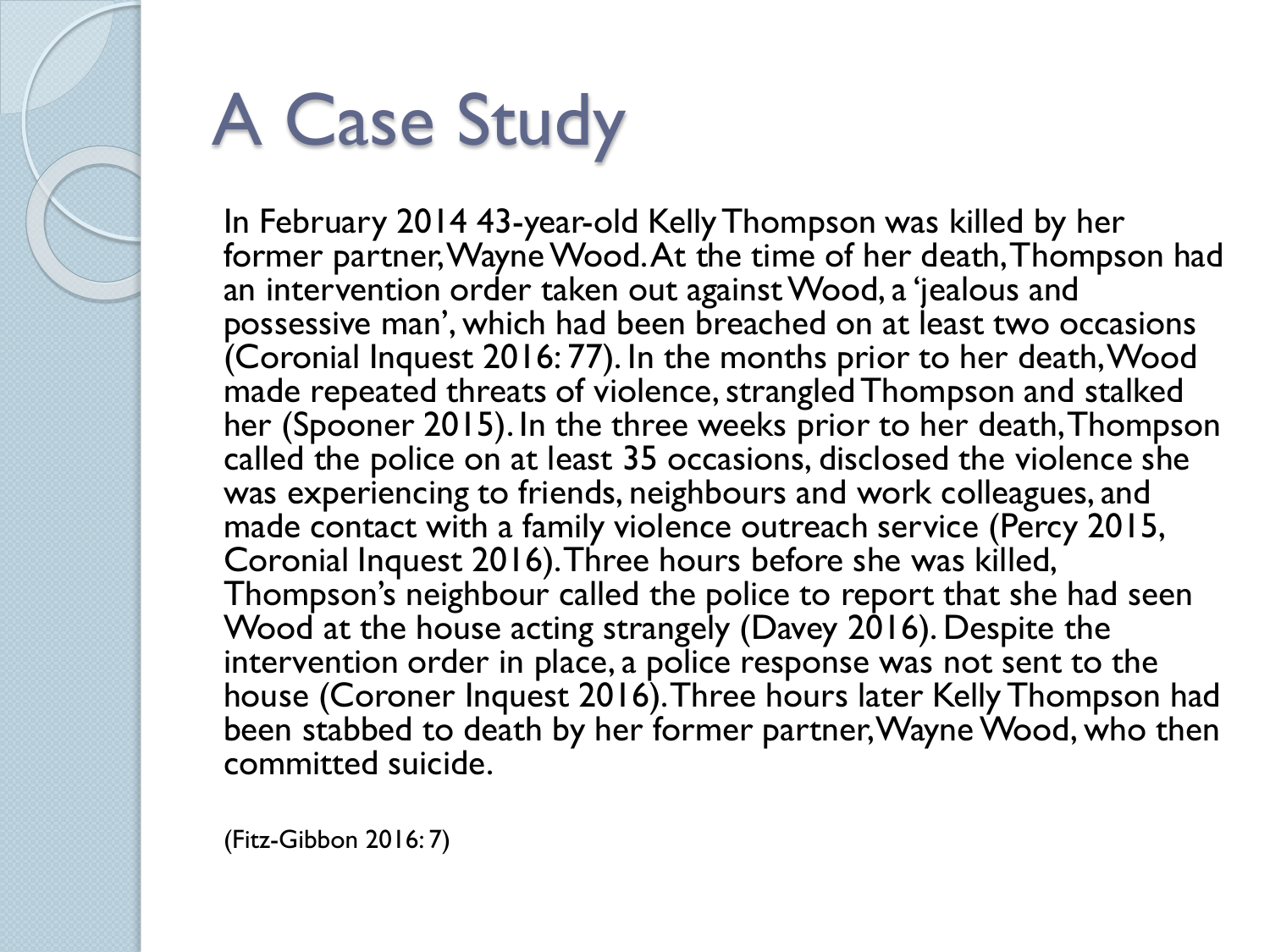# Concluding thoughts

- Where are the elisions, silences, gaps?
- Is violence ordinary, everyday?
- What are the problems for transforming lives scarred by sexual violence(s)?
- What is actually actionable and doable?
- And what about the geo-politics of the gaze?